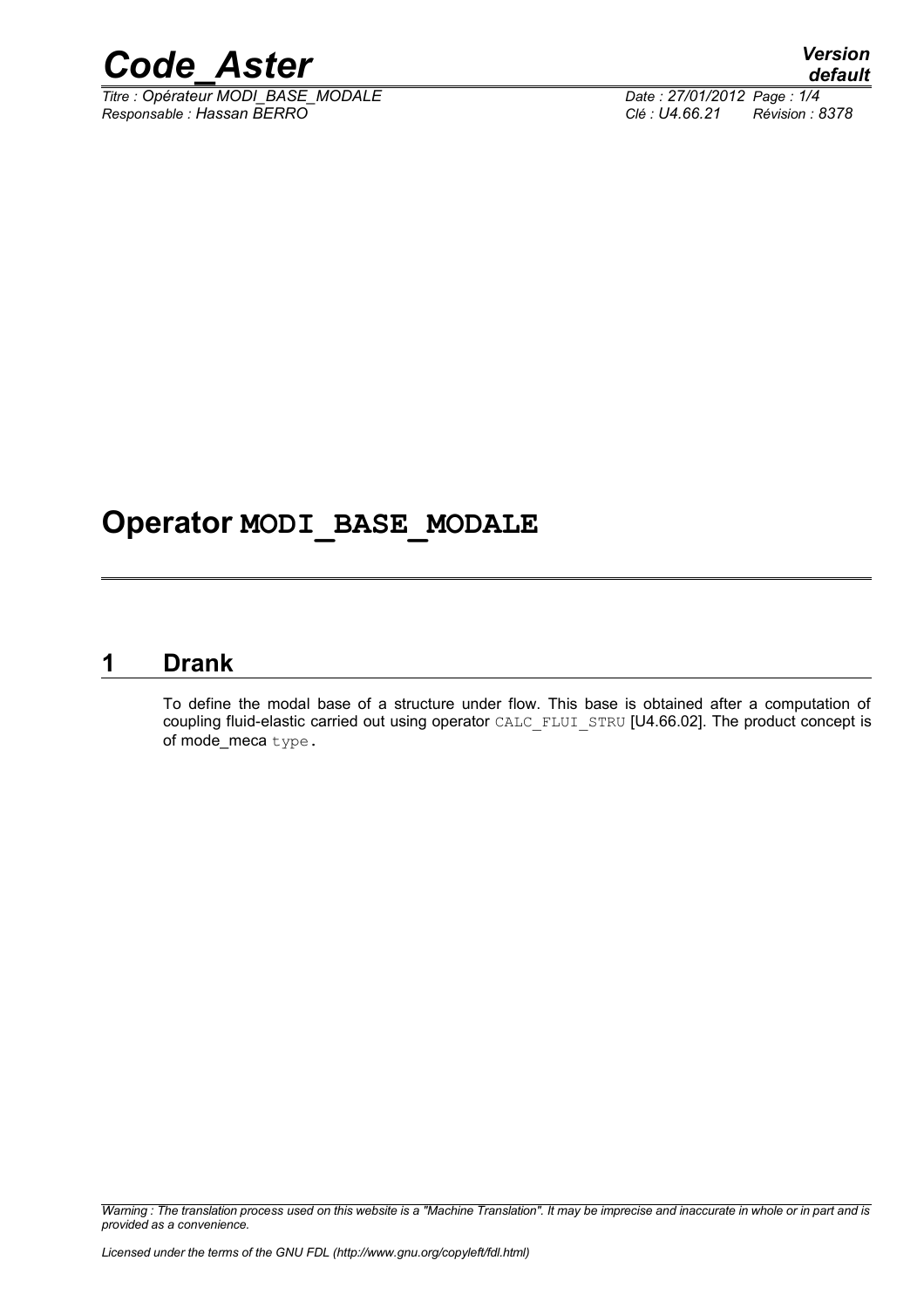# *Code\_Aster Version*

*Titre : Opérateur MODI\_BASE\_MODALE Date : 27/01/2012*<br> *Responsable : Hassan BERRO* Clé : U4.66.21 *Responsable : Hassan BERRO Clé : U4.66.21 Révision : 8378*

### *default*

### **2 Syntax**

mode [mode\_meca] = MODI\_BASE\_MODALE **(**

| $\blacklozenge$ BASE=mode      |          | $\mathbf{r}$ | [mode meca]                    |
|--------------------------------|----------|--------------|--------------------------------|
| ◆BASE ELAS FLUI=bef            |          | $\mathbf{r}$ | [melasflu]                     |
| ◆NUMÉRIQUE VITE FLUI=numv      |          | I            | $[1]$                          |
| <b>ONUMÉRIQUE ORDRE=1 nuor</b> |          | $\mathbf{r}$ | $[1 1]$                        |
| $\sqrt{A}$ MOR REDUIT=1 amor   |          | ,            | [1 R]                          |
| /AMOR UNIF                     | $=$ amor |              | [R]                            |
| ♦<br>$INFO = / 1$              | $/2$ ,   |              | [DEFAULT]<br>$\lceil 1 \rceil$ |
| $\Diamond$ TITER=titer         |          |              | [ TXM]                         |

**)**

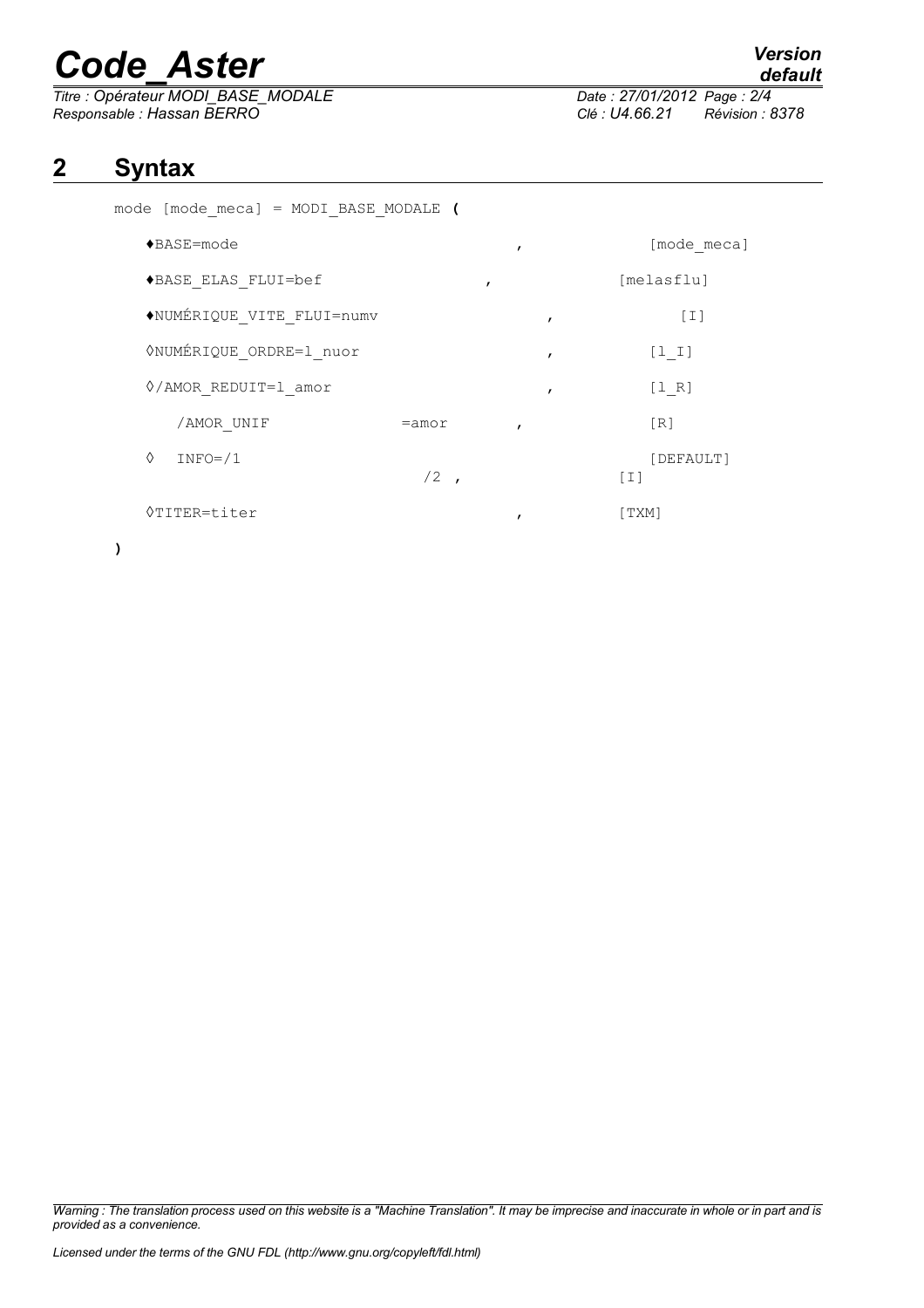## *Code\_Aster Version*

*Titre : Opérateur MODI\_BASE\_MODALE Date : 27/01/2012 Page : 3/4 Responsable : Hassan BERRO Clé : U4.66.21 Révision : 8378*

#### **3 Operands**

 $\triangle$ BASE = Concept

mode of the type  $\lceil \text{mode} \rceil$  which defines the modal characteristics before taking into account of the coupling fluid-elastic. According to the choice of the user, the operator modifies this concept of entry or creates a new concept of the type [mode\_meca].

 $\triangle$ BASE ELAS FLUI = bef

Concept of the type [melasflu] which defines the new characteristics of the modes taken into account for the coupling fluid-elastic, for various rates of flow.

♦NUMÉRIQUE\_VITE\_FLUI = numv

Makes it possible to point on the characteristics of the modes taken into account for the coupling fluidelastic, for a rate of flow given.

◊NUMÉRIQUE\_ORDRE = l\_nuor

If one modifies the concept of entry of the type [mode meca] : list sequence numbers of the nondisturbed modes to which one wishes to affect a reduced damping.

If one creates a new concept of the type [mode meca] in output: list sequence numbers of the nondisturbed modes which are actually retained to rebuild modal base. The possibility of assigning a reduced damping to these modes is maintained, while resorting to operands AMOR REDUIT OT AMOR UNIF below.

#### **Note:**

*By default, one selects all the modes which were not taken into account for the coupling fluidelastic. Not to give in this list of the sequence numbers corresponding to the coupled modes.*

*The constitution of [mode\_meca] result according to the choices for operands NUME\_ORDRE , AMOR\_REDUIT and AMOR\_UNIF is specified in paragraph [§[11\]](#page-0-0).*

 $\Diamond$ /AMOR REDUIT = l amor

List of reduced dampings assigned to the nondisturbed modes.

 $/AMOR$  UNIF = amor

affected Reduced damping identically with the nondisturbed modes.

 $\Diamond$ INFO = 1 or 2

Operand inactivate. To obtain the printing of the results, it is necessary to use command IMPR\_RESU [U4.91.01].

◊TITER = title

Argument of type text  $[TXM]$  defining the title attached to the concept  $[mode \text{ meca}]$  in output.